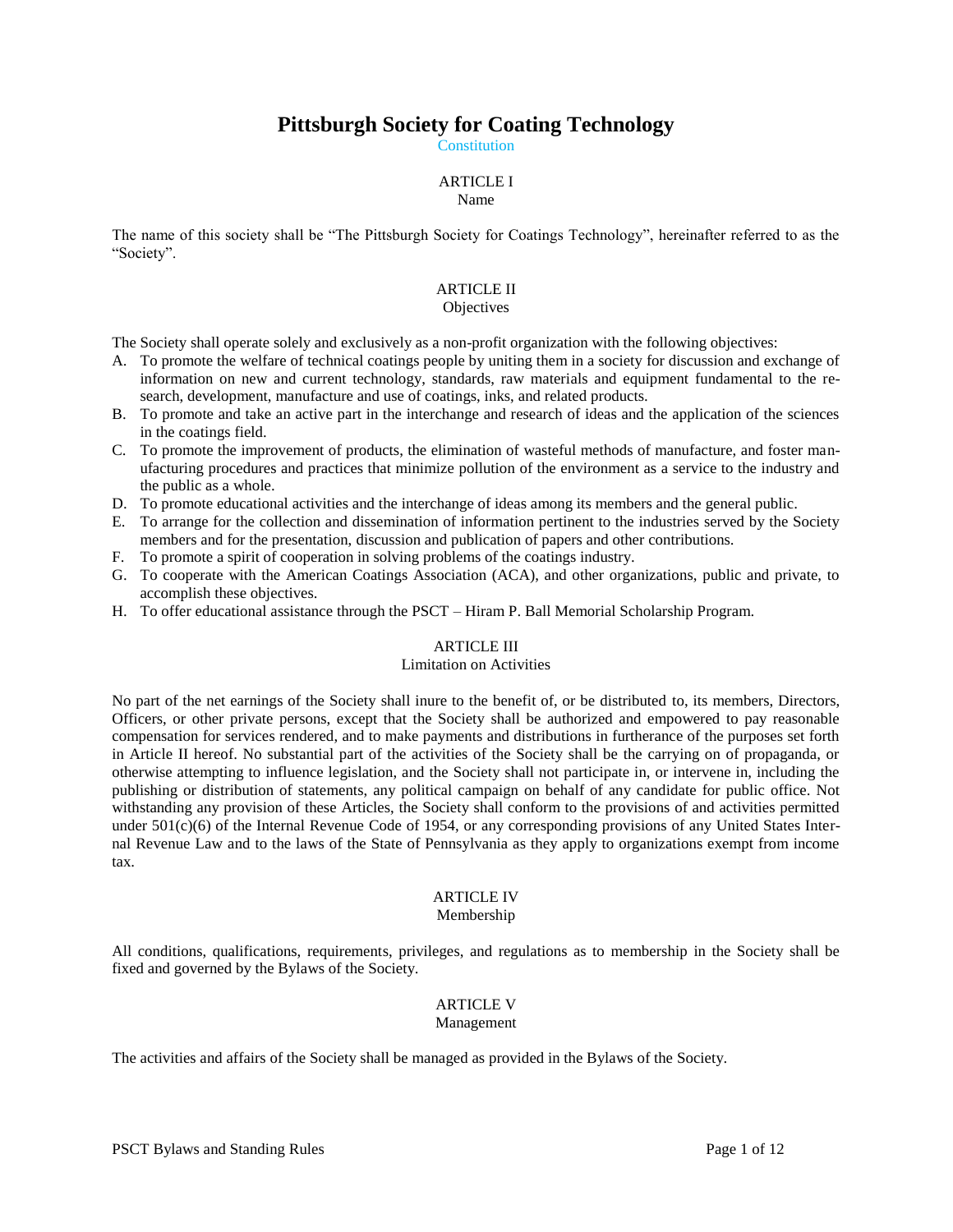#### ARTICLE VI **Dissolution**

In the event of partial or entire liquidation or dissolution of the Society, whether voluntary, involuntary, or by operation of law, the Board of Directors of the Society shall, after paying or making provision for payment of all liabilities of the Society, distribute the assets of the Society to one or more organizations exempt from Federal income tax under section  $501(c)(6)$  of the Internal Revenue Code of 1954, or the corresponding provisions of any future United States Internal Revenue Law.

# ARTICLE VII

## Incorporation

All of the assets of the Society may be transferred to a nonprofit corporation in compliance with Article VI of the Constitution of the Society by a vote of two-thirds of the members at any regular or special meeting of the Society; provided, however, that said corporation shall simultaneously assume all of the liabilities of the Society; and at least ten days notice of such a proposal shall have been given before the meeting by direct mailing (postal service or electronic mail) to all members of the Society.

#### ARTICLE VIII AMENDMENTS

This Constitution may be altered, amended or repealed by a two-thirds affirmative vote of the eligible voting members present at each of two successive regular or special meetings of the Society provided, however, that at least seven days notice of such a proposal shall have been given before the second such meeting by direct mailing (postal service or electronic mail) to all of the members of the Society. The procedure for originating, processing, and considering amendments to this Constitution shall be identical in every respect as prescribed in the Bylaws for amendment to the Bylaws.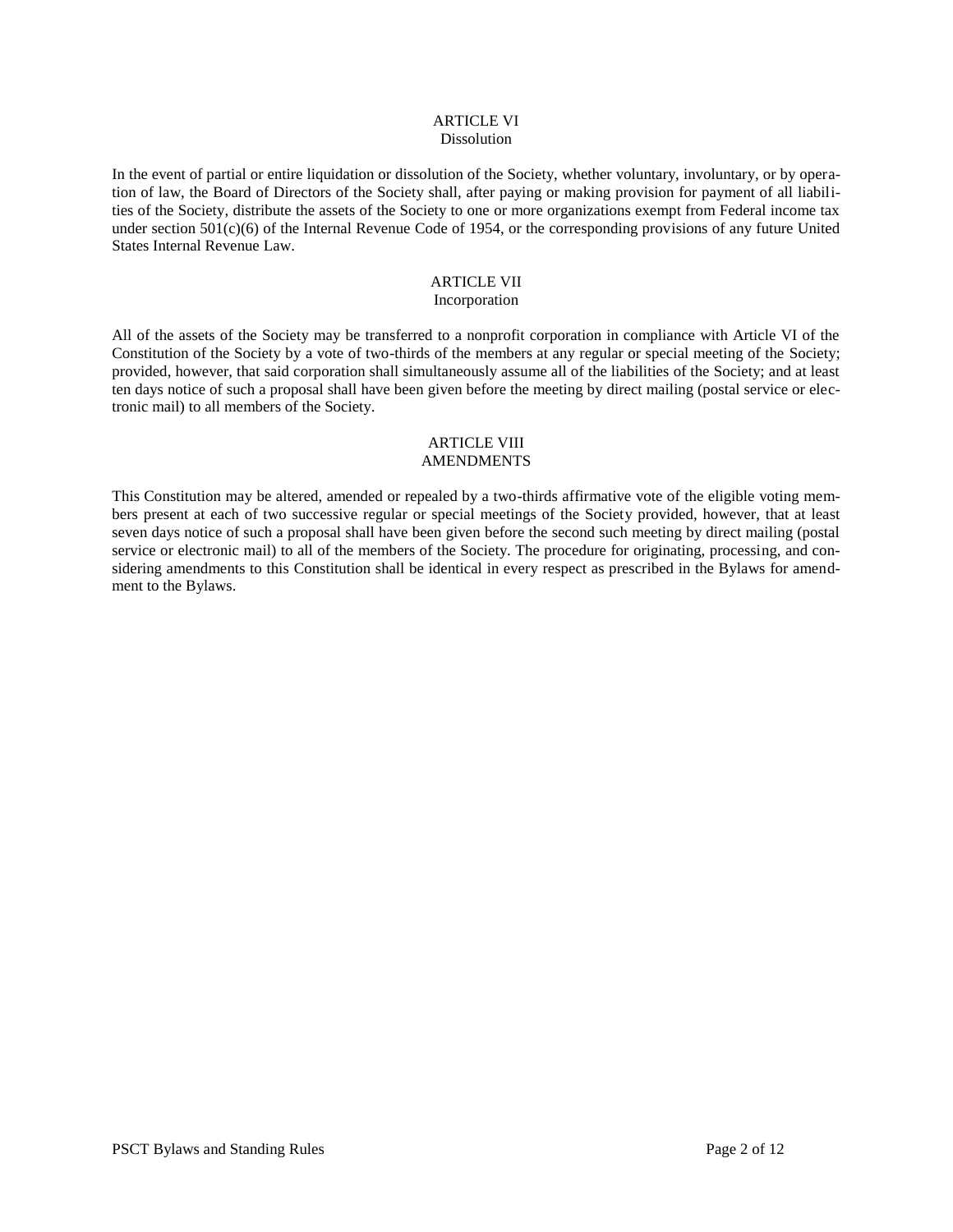## **BYLAWS**

## ARTICLE I

Relationship to the American Coating Association

## A. Definition

The Pittsburgh Society for Coatings Technology as a Regional Society of the American Coatings Association, hereinafter referred to as the Association, is a group of individuals formally organized to pursue objectives consistent with those of the Association, and which has been admitted to the status of a Regional Society of the Association .

## B. Management of Internal Affairs

- 1. The Society shall have entire control of its own internal affairs.
- 2. The Society shall operate in accordance with the laws of the jurisdictions within its territorial boundaries and the laws of the Commonwealth of Pennsylvania affecting corporations or non-profit organizations.

## C. Mutual Interest

The Society will consult with the Association and appropriate Association Committees before final action upon matters involving the interests and policies of the Industry as a whole within the Society's jurisdictional boundaries.

#### D. Procedural Matters

The matter of Society boundaries is subject to the provision of the Standing Rules of the Society which will also be in conformance with the Standing Rules of the Association.

## ARTICLE II

#### Membership

- A. Classes of Membership
- 1. Full: Any individual who is employed in the protective or decorative coatings, printing ink, or allied industries, or by those firms that manufacture or sell raw materials, supplies, services or equipment required by those industries.
- 2. Educator/Student: Any individual who is a college or high school educator (Educator Member), or is a fulltime student registered in any educational institution of recognized standing in a course of study in chemistry, engineering, physics or other related sciences leading to a degree (Student Member).
- 3. Retired: Any individual who (a) was a Full or Educator Member who severed his or her connection with the individual's employer by reason of retirement due to age, disability or other reasons deemed satisfactory by the Society; and (b) is no longer considered a permanent employee in the protective or decorative coatings, printing ink or allied industries, or by the firms that manufacture or sell raw materials, supplies, services, or equipment required by those industries.
- 4. Society Honorary Membership: Any person who has rendered signal service to the Pittsburgh Society shall be eligible for Society Honorary Membership. Society Honorary Members are honored with lifetime membership in the Society. Society Honorary Membership is outlined in Standing Rule II C.

#### B. Termination of Membership

Except as otherwise provided by these Bylaws or the Standing Rules of the Society, membership in the Society shall terminate automatically for any individual who ceases to be eligible for his class of membership, or whose dues have not been paid in accordance with these Bylaws.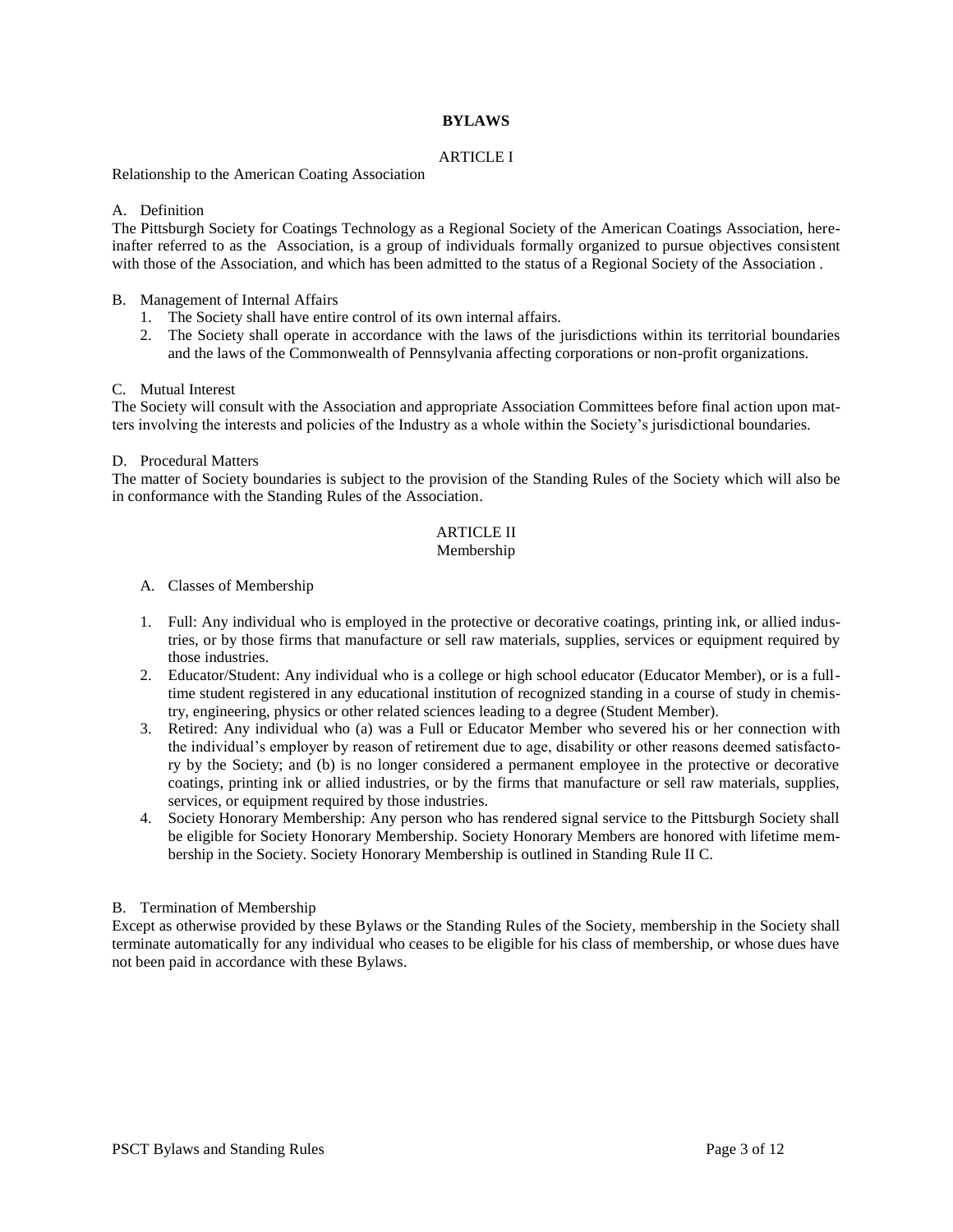## ARTICLE III Organization

## A. General Policies and Administration

The establishment and execution of general policies and the administration of the Society shall be vested in the Board of Directors and the President.

## B. Board of Directors

- 1. The Board of Directors shall consist of:
	- a. The officers: President, Vice-President, Secretary and Treasurer.
	- b. A Director-at-large.
	- c. The most recent eligible Past-President who is available to serve.
	- d. The Society Representative to the Association Society Liaison Committee.
	- e. The Board of Directors shall have no more than two members from the same company.
- 2. The duties of the Board shall be to:
	- a. Act with the President in establishing and executing the policies and administering the affairs of the Society.
	- b. Fill vacancies occurring in elective offices and in the Board of Directors, except the Society Representative, which shall be filled by election by a majority of the Full Members after a recommendation by the Nominating Committee.
	- c. Select and appoint any employee, fix the compensation for that employee and prescribe his duties.
	- d. Authorize the expenditure of all funds in keeping with the provisions of these Bylaws, either by specific direction to the President and Treasurer, or by limited allocation of funds to be expended at the discretion of Committees duly appointed by the President.
	- e. Specify the duties and functions of all Committees except as otherwise provided for in this Bylaws.
	- f. Hold a minimum of two meetings each year at times and places to be designated by the President.
	- g. Handle petitions for proposed changes in Society boundaries.
	- h. Adopt and amend Standing Rules for the Society, subject to and consistent with the Constitution and these Bylaws.
	- i. President, Vice-President and Representative to the Association Society Liaison Committee must maintain combined membership in the Association and Society during their term of Office.

#### 3. Quorum

A quorum shall consist of at least half (4 members) of the Board of Directors.

## C. Officers

The officers of the Society shall consist of a President, Vice-President, Secretary and Treasurer. All Officers shall be Full, Retired or Society Honorary Members.

- 1. It shall be the duty of the President to:
	- a. Serve as Chief Executive of the Society.
	- b. Act as Chairman of the Board of Directors.
	- c. Preside at meetings of the Society.
	- d. Appoint committee chairmen and members and serve as an ex officio member of all committees
	- e. Call special meetings as needed with ten days notice,
	- f. Maintain communications between the Society and the American Coatings Association.
	- g. Establish such special committees as may be needed.
	- h. Develop and present a Budget to the Board of Directors in August of the Fiscal Year. The Board of Directors will review and adopt by September of the Fiscal Year.
- 2. It shall be the duty of the Vice-President to:
	- a. Automatically succeed the President
	- b. Serve in the stead of the President when the President is not available or whenever the Board of Directors declares the presidency vacant.
	- c. Chair the Programs Committee
	- d. Edit and publish the Society Newsletter and Meeting Announcements.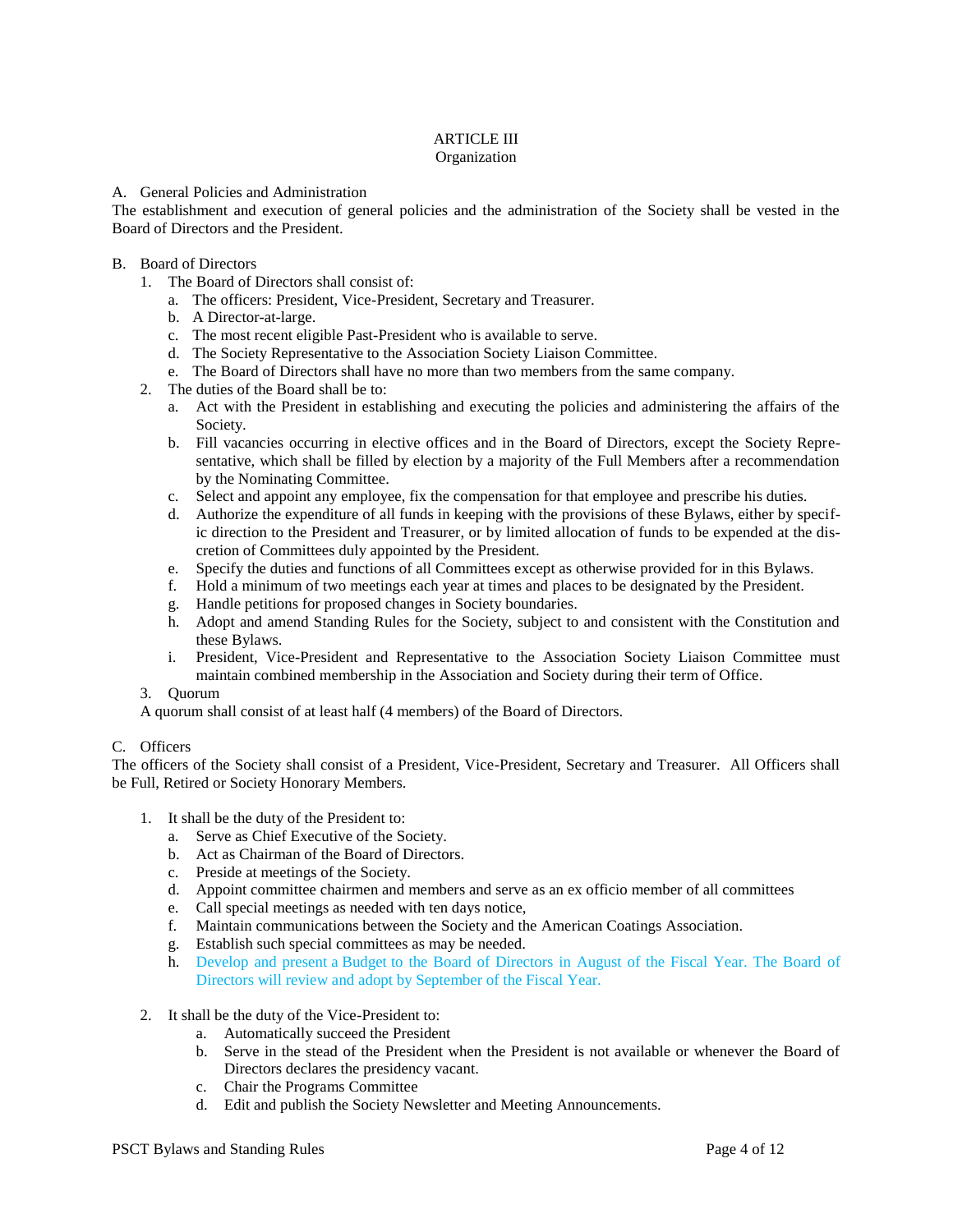- 3. It shall be the duty of the Secretary to:
	- a. Prepare minutes and reports of each meeting and promptly furnish copies to the Board of Directors
	- b. Perform such other duties incident to his office that may be directed by the President or the Board of **Directors**
- 4. It shall be the duty of the Treasurer to:
	- a. Keep the accounts for the Society. The Treasurer may be bonded at the Society's expense for an amount to be determined by the Board of Directors.
	- b. Receive all revenues, maintain an accounting of all funds, and make all disbursements, subject to all articles of these Bylaws.
	- c. No contracts shall be entered into, nor disbursements made without the approval of the Treasurer and the President acting under authorization by the Board of Directors.
	- d. Provide for the location, notification and other arrangements for the regular monthly dinner meetings.
- 5. It shall be the duty of the Past-President to:
	- a. Chair the Nominations Committee
	- b. Oversee the maintenance the PSCT Website to be current with Society information and activities.

#### ARTICLE IV

#### Society Representative to the Association Society Liaison Committee

- A. Election and Term
	- 1 The Members shall elect a Representative to the Association Society Liaison Committee every two years.
	- 2 The Society Representative shall serve no more than two consecutive terms.
	- 2. The Society Representative must maintain combined membership within the American Coatings Association and Society.
- B. Duties

The duties of the Society Representative shall be:

- 1. To represent the PSCT at all meetings of the Association Society Liaison Committee and perform those duties as prescribed by the Association.
- 2. To provide a written report to the Society Board of Directors describing the meetings of the Association Society Liaison Committee within one month after the meeting.
- 3. To serve on the Board of Directors of the Society.

#### ARTICLE V

#### Election of Board of Directors and Officers

#### A. Nominations

Nominations for election to the Board of Directors shall be as follows:

- 1. The Nominating Committee shall prepare a slate of candidates for all elective offices and announce such slate at the meeting prior to the meeting of the Society at which elections have been announced. The Nominating Committee shall also mail to all members the slate of candidates for office at least ten days before the election.
- 2. Any Member may make a nomination for office from the floor.
- 3. Members nominated for an elective office must agree to serve, if elected, before the nomination is made.
- B. Elections
	- 1. The Full, Retired, and Society Honorary members shall elect the Vice-President, Secretary, Treasurer, and Director-at-Large. The previously elected Vice-President will automatically assume the Office of President.
	- 2. Election shall require a majority vote of the Full, Retired, and Society Honorary Members present at the meeting at which notification of elections has been announced.
	- 3. In the event that more than one nominee is proposed for any single office, the vote shall be by secret ballot.
	- 4. Under special conditions, voting by mail (postal service or electronic mail) may be held. Under these special conditions, the Secretary will issue ballots, voting instructions and deadlines for voting by mail.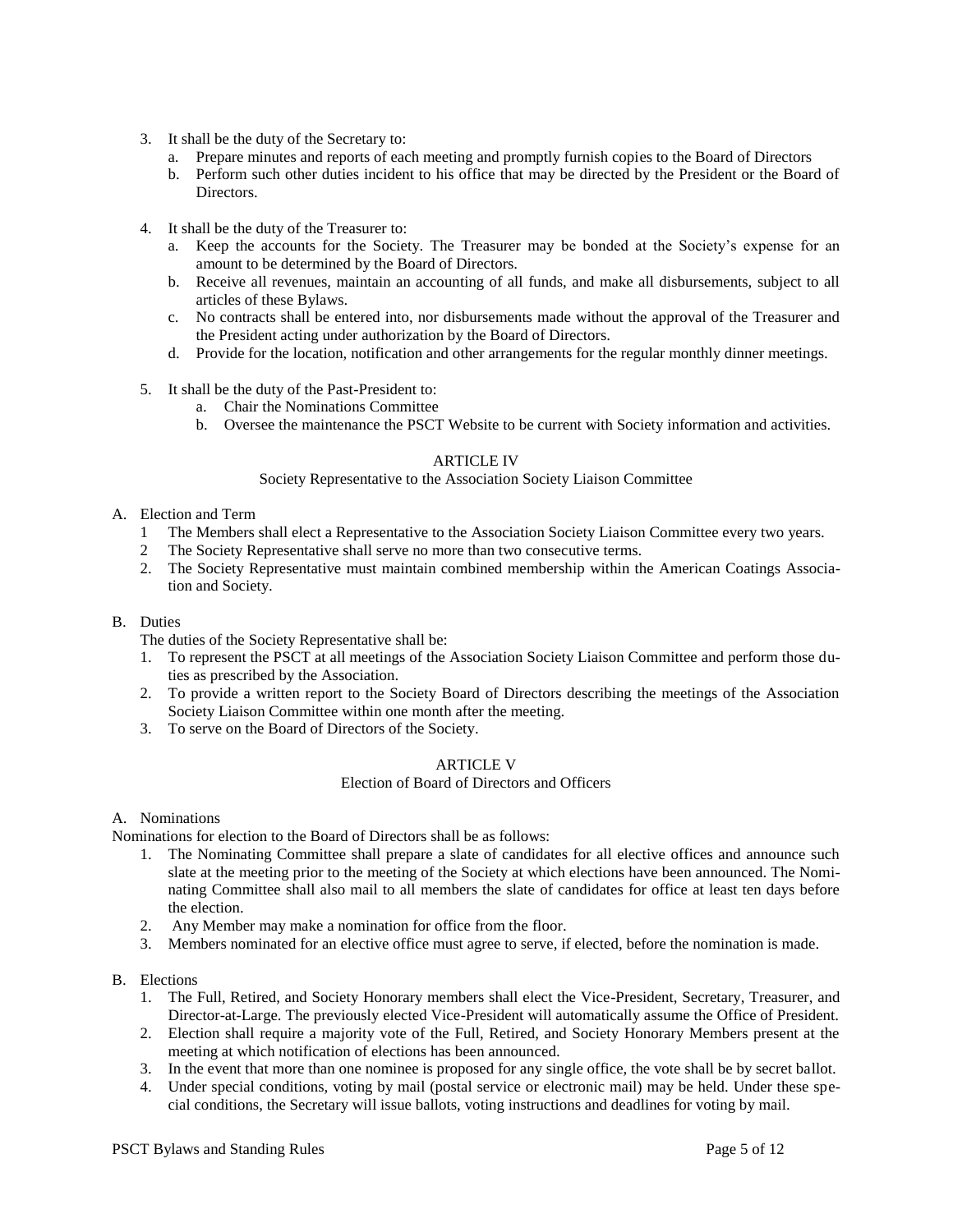## C. Terms

- 1. All elected members of the Board of Directors with the exception of the Society Representative to the Society Liaison Committee shall be elected for one-year terms.
- 2. The Vice-President shall be elected one full year in advance of the year of holding office as President, shall become President automatically after one term as Vice-President, and shall serve one additional year as the Past President of the Board of Directors unless ineligible to serve on the Board.
- 3. The terms of all Officers and Directors shall commence with the beginning of the Society's fiscal year.
- 4. Formal installation of the Officers and Board of Directors will be the first order of business at the September Meeting.
- D. Resignation

Any Director, member of a committee, or any Officer, may resign at any time by giving written notice to the Society. The resignation shall be effective upon receipt by the Society Secretary or at such subsequent time as may be specified in the notice.

E. Removal

Any Director or Officer may be removed from office by a vote of 5 members out of the seven (entire) members of the Society Board of Directors whenever in the Board's judgment the best interests of the Society will be served.

## ARTICLE VI **COMMITTEES**

#### A. Nominating and Advisory Committee

The President shall appoint a Nominating and Advisory Committee. This committee will be chaired by the most recent Past President will to serve in this capacity.

B. Standing Committees: Other Committees

The President shall appoint the following Standing Committees: Bylaws, Scholarship, Membership and Program. He shall also appoint any other Committees which may be required to conduct the business of the Society.

## ARTICLE VII

#### Meetings

A. Annual Meeting

The Annual Meeting shall be the last meeting before the summer recess, the exact time and place to be determined by the Board of Directors. The program of the Annual Meeting shall include the election of Officers (unless elections have been designated to take place at an alternate meeting) and may include the presentation of technical papers, special presentations, awarding of scholarships and any business which may be presented for the consideration of, or the action by, the Society.

B. Regular Meetings

The members of the Society shall meet during the months of September to May, the exact time and place to be determined by the Board of Directors. The program of the regular meetings shall include the presentation of technical papers or other events arranged by the Program Committee and approved by the Board of Directors.

C. Special Meetings

Special meetings may be called by the President, by two Directors, or by ten members of the PSCT, at a time and place determined by the Board of Directors. A notice stating the purpose of the meeting shall be mailed (postal service or electronic mail) to all members at least seven days prior to the date of the special meeting.

D. Eligibility to Vote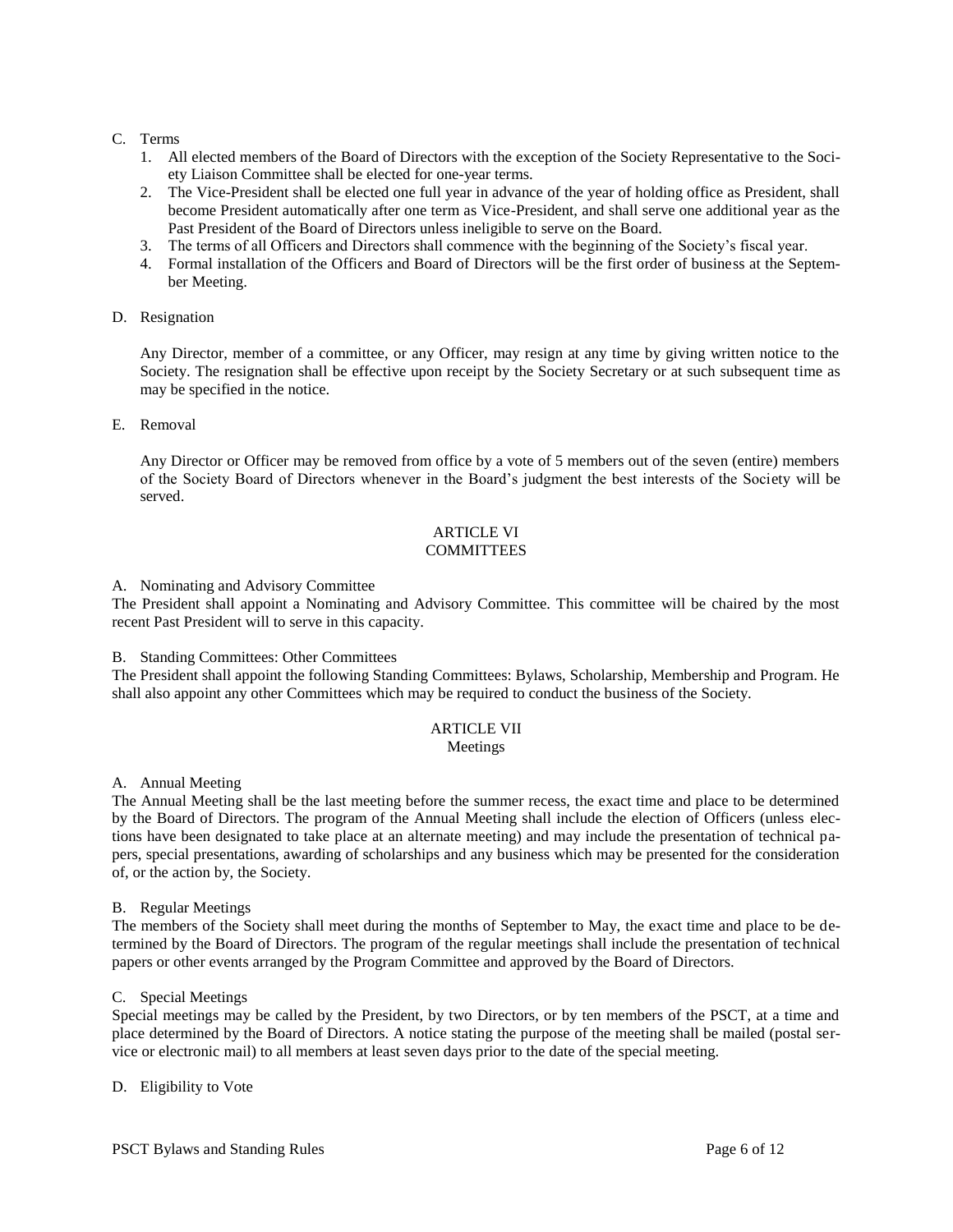All Full, Retired, and Society Honorary Members shall be eligible to vote on any question to be determined by the membership, and a free exchange of views and opinions by all members shall be encouraged at all times. The presence of 15% of voting members, which shall include at least four (4) members of the Board of Directors, shall constitute a quorum. A majority of those voting shall be sufficient to carry any vote. Under special conditions, voting by mail (postal service or electronic mail) may be held. Under these special conditions, the Secretary will issue ballots, voting instructions and deadlines for voting by mail.

#### F. Resolutions from the Floor

Any member may propose a resolution from the floor at the Annual Meeting or any regular meeting of the Society.

## ARTICLE VIII

Dues

A. Full Members

The Annual dues for Full Members shall be suggested by the Board of Directors. Procedures for changing the dues shall follow that for amending the Bylaws.

B. Educator, Student and Retired Members The dues, if any, of Educator, Student and Retired Members shall be determined by the Board of Directors.

C. Honorary Members

Society Honorary Members shall not be required to pay dues.

D. Payment of Dues

Society Only membership annual dues shall be payable on the first day of March and must be received by the Membership Chairman by the last day of June. Dues received from new applicants after March 31 will apply to the following fiscal year. The American Coatings Association will collect combined American Coatings Association and Society dues. The American Coatings Association will forward the Society portion of the combined dues to the Society.

## ARTICLE IX

#### Fiscal Year

The Fiscal Year of the Society shall end on June 30.

## ARTICLE X

#### Standing Rules

A. Definition

Standing Rules are written statements of operating procedures and/or details of the organization of the Society.

- B. Adoption or Amendment
	- 1. The Board of Directors shall adopt or amend Standing Rules, provided that (5) of the members of Board, and a two-thirds affirmative vote of the eligible voting members present at a regular or special meeting of the Society, shall vote in favor of adoption or amendment at any meeting of the Society.

# ARTICLE XI

## Amendments

#### A. Origination

Proposals to amend these Bylaws may be originated by:

- 1. Any Officer of the Society
- 2. The Board of Directors
- 3. The recorded vote of any Committee acting on a proposal of any of its members or a proposal of any member referred to it.
- 4. The petition of ten or more Society members.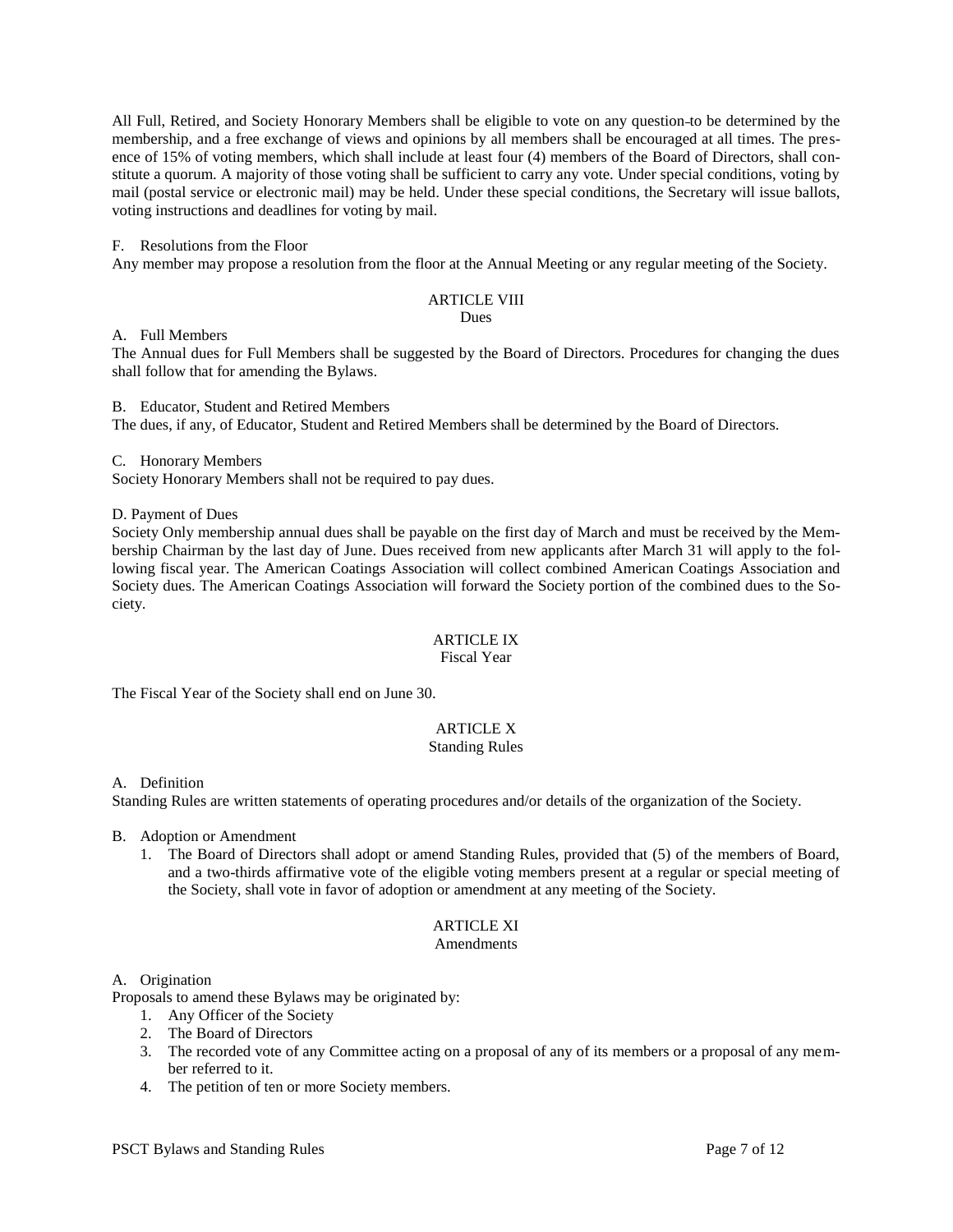## B. Processing

- 1. All proposals to amend these Bylaws shall be submitted to the Bylaws Committee for editing, clarifying, and the combining of similar proposals from various sources. The Bylaws Committee must act on all proposals it receives, but may submit recommendations for or against adoption, with reasons for its position.
- 2. The Bylaws Committee shall forward to the Secretary, within 20 days of receipt of such proposals, the enabling resolutions for the edited amendments.
- 3. The Chairman of the Bylaws Committee will report to the Board of Directors at the next Board Meeting.
- 4. The Board of Directors must approve recommended changes by a 5 member majority before submitting to the general membership for approval
- 5. The Chairman of the Bylaws Committee or, in the event of his/her absence, the Secretary shall read the report of the Bylaws Committee at the next regular or special meeting and again at the following regular or special meeting.
- 6. The Bylaws Committee shall give notice of the proposed amendments by direct mail (postal service or electronic mail) to all members at least seven days prior to the meeting at which the second vote is to be taken.
- C. Consideration by the Members
	- 1. Resolution to alter, amend, or repeal these Bylaws may be considered at any two successive regular or special meetings of the Society. A majority of the Full Members present shall be required to make any changes in the text of the proposed amendments, provided that any such changes may not exceed or reduce the purpose or intent of the amendments as previously reported.
	- 2. Resolutions to alter, amend or repeal these Bylaws, having been subject to consideration by the members, and having been approved by the vote of two-thirds of the Full Members present at two successive regular or special meetings of the Society, shall make effective the proposed amendment immediately, or at a time specified in the resolution.

## ARTICLE XII

## Parliamentary Procedure

Except as otherwise provided in these Bylaws, any question of parliamentary order arising in the course of conduct of any meeting, and the meetings of all duly constituted committees of the Society, shall be resolved pursuant to the latest, revised edition of Robert's Rules of Order.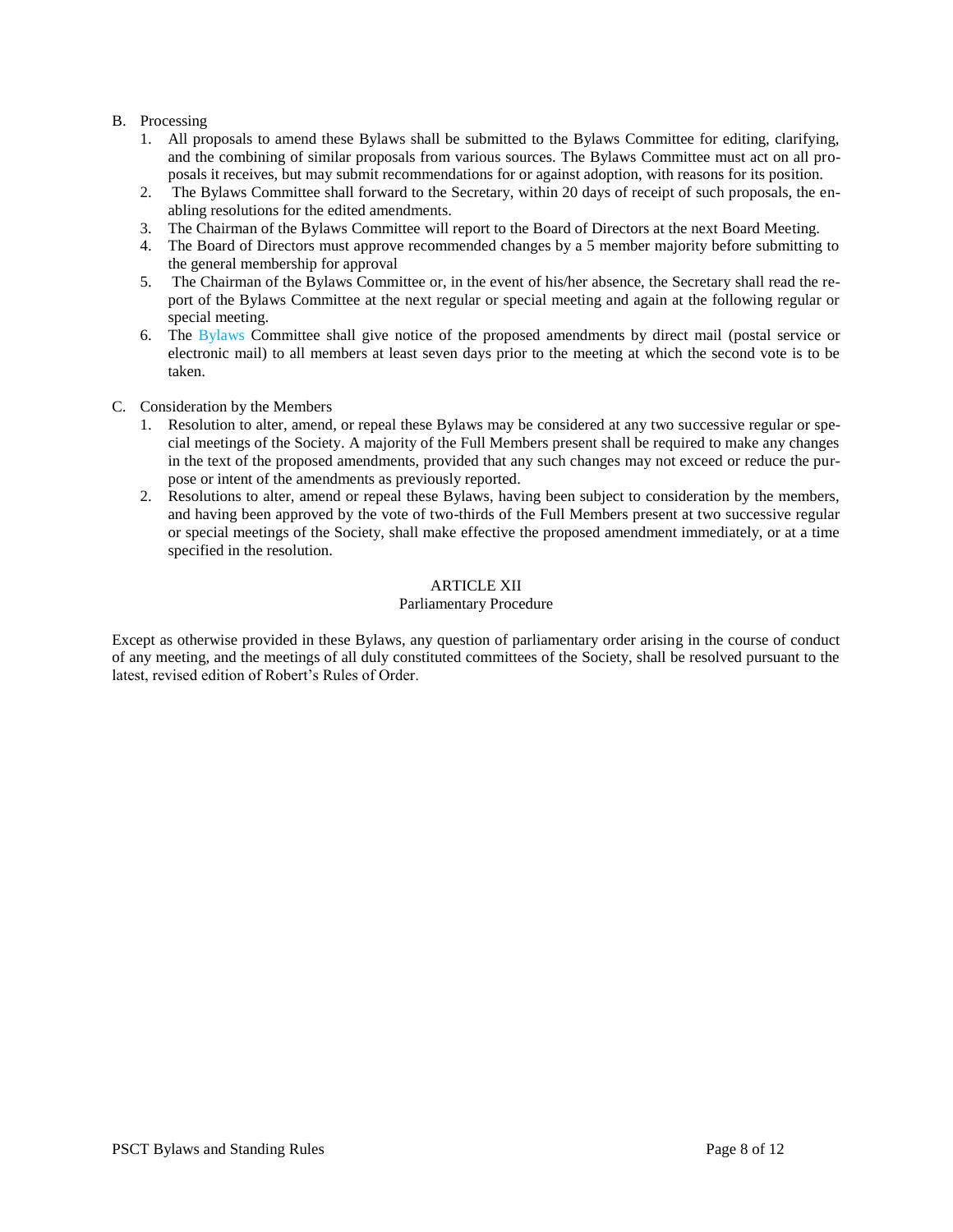#### **STANDING RULES**

#### ARTICLE SR I **Boundaries**

The following is the description of the territorial boundaries of the Society currently in effect: Starting at Altoona, PA, directly south to the Maryland border; thence westerly along the Pennsylvania-Maryland border, continuing directly west to the Ohio River, up the Ohio River to the Pennsylvania-Ohio line; thence northerly along this line to a point directly west of Bessemer, PA; thence easterly to New Castle and southeasterly to Altoona, PA.

#### ARTICLE SR II Membership

#### A. Residence Requirements:

Full, Educator and Student Membership is a privilege which may be offered to an individual who is eligible according to the provisions of Article II, Section A, of the Bylaws, and in addition resides or is employed, or performs services within the territorial boundaries of the Society.

- 1. When residence or employment is not within the boundaries of the Society, the applicant is eligible to attend Society meetings.
- 2. When residence or employment is on the boundary line between this and another Regional Society of the Association or is in over-lapping territory, application may be made to this Society.
- 3. When residence is in the territory of another Regional Society, but employment or services performed are in the territory of this Society, application may be made to this Society.
- B. Method of Attaining Membership
	- 1. Application for combined American Coatings Association and PSCT membership are to be made through the American Coatings Association. Applicants may do so online www.paint.org.
	- 2. Society Only membership may be obtained by application to the Society Membership Chair, Treasurer or online at [www.paintsociety.org.](http://www.paintsociety.org/)
- C. Society Honorary Membership:
	- 1. Recognized as a member of the Society or Industry who has rendered significant service to the PSCT.
	- 2. Any PSCT member refers nominations to the Board of Directors.
	- 3. The Board of Directors will review nominations and submit, by a vote of 5 members of the entire Board of Directors, to the membership for approval.
	- 4. A majority vote of members at a regular or special meeting is required for approval.

## D. Relocation of Full Members:

To allow a Full Member to continue in any elected office or appointed position for which Full Membership is required within the Society, Full Membership exists for six months after the individual has left his last employment unless, for another reason, he becomes ineligible for Full Membership. Meeting notices shall continue if covered by dues or paid subscription.

## ARTICLE SR III

Alternate Representative to Association Society Liaison Committee

- A. Appointment
	- 1. The President may appoint a Full Member as the Alternate Representative to Association Society Liaison Committee to serve on a temporary basis if the elected Society Representative is unable to attend meetings of the Association Society Liaison Committee.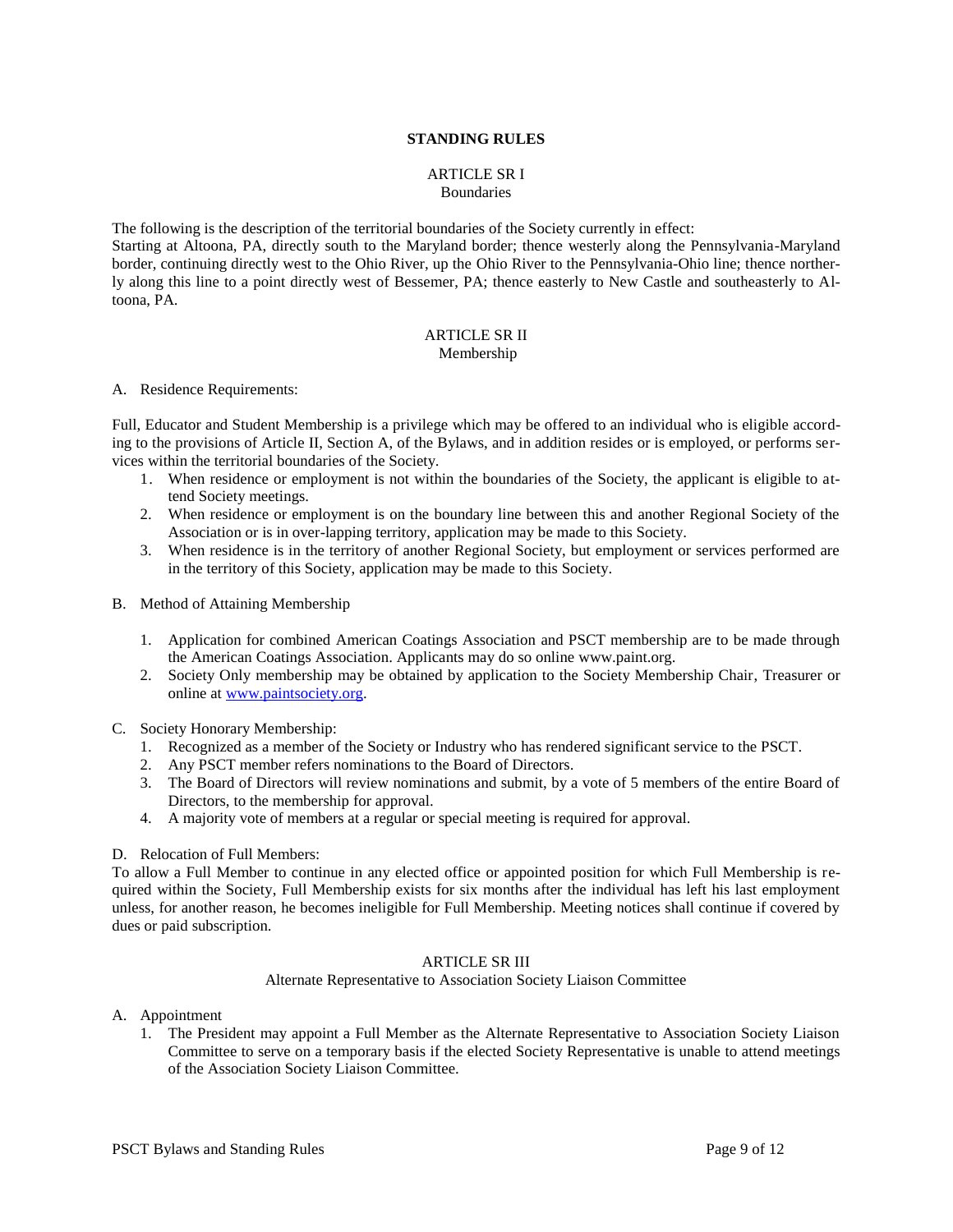#### **ARTICLE SR IV Awards**

## **RECOGNITION AWARDS**

- A. The Board of Directors may award, from time to time, special recognition awards. The recipient is to be a member or corporation who has rendered uniquely outstanding service to the Pittsburgh Society. The PSCT shall encourage, recognize and honor those who significantly advance its objectives.
- B. The provisions of each award shall include a statement of purpose, nature of support, rules of eligibility and procedures.
- C. The establishment of duplicate or overlapping awards shall be avoided.
- D. Awards Committee Chair shall be appointed by the PSCT President to nominate and present credentials to the Board of Director.
- E. The Board of Directors shall vote by secret ballot on nominees for each award. A vote of 5 Directors is required to approve the award.
- F. There shall be a periodic review of each award, the appropriateness of the presentation and other related matters in order to assure the quality and integrity of the PSCT Awards Program. This review shall be made by the President every third year or more frequently if necessary or otherwise requested by the PSCT Board of Directors.
- G. The PSCT Board of Directors may establish new awards upon recommendation of the PSCT President.
- H. Awards need not be made every year.

#### ARTICLE SR V **Committees**

- A. General Provisions:
	- 1. Wherever the Bylaws are specific to the composition, duties or any other matter pertaining to committees, then the Bylaws shall be followed, and anything in this Standing Rule shall not apply.
	- 2. The President appoints all committees, obtaining agreement to serve from prospective appointees during his year as Vice-President.
	- 3. The President, by right of their office, is an ex officio member of all committees, and copies of all correspondence should be sent to him. Copies of important correspondence should be sent to the Treasurer and Secretary.
	- 4. No committee will commit the Society to the expenditure of funds not previously authorized for that committee by the Board of Directors.
- B. Duties of Committees: (Committees in bold indicate Standing Committee status. The President and/or Board of Directors may establish other discretionary committees as needed.)
	- 1. **Membership** Obtain members. Provide, receive and review applications. Inform the Society Treasurer of new members. Inform the Society of new members and changes. Keep and maintain records of Society Membership in cooperation with the Treasurer.
	- 2. **Nominating and Advisory** —Prepare an Officer, Board of Directors and Society Representative slate of candidates. Is chaired by the most recent Past-President willing to serve in this capacity.
	- 4. **Program** Prepare Meeting and special events programs. Is chaired by the current Vice-President.
	- 5. Technical Conduct technical works and research. Assist in paper presentation. Cooperate with the American Coatings Association Technical Committee.
	- 6. **Constitution & Bylaws** Review, maintain and update Bylaws. Keep membership aware of Bylaws. Check on parliamentary procedures. Interpret Bylaws and maintain adherence. Review and recommend changes to Constitution and Bylaws at least every 5 years commencing in the year 2000.
	- 7. Special Events Provide for special events such as Golf outing. Keep membership aware of other meetings.
	- 8. Educational Provide educational awareness within group and seek opportunities for public education.
	- 9. Manufacturing Keep group aware of plant processes and equipment. Help in plant education respecting safety and method.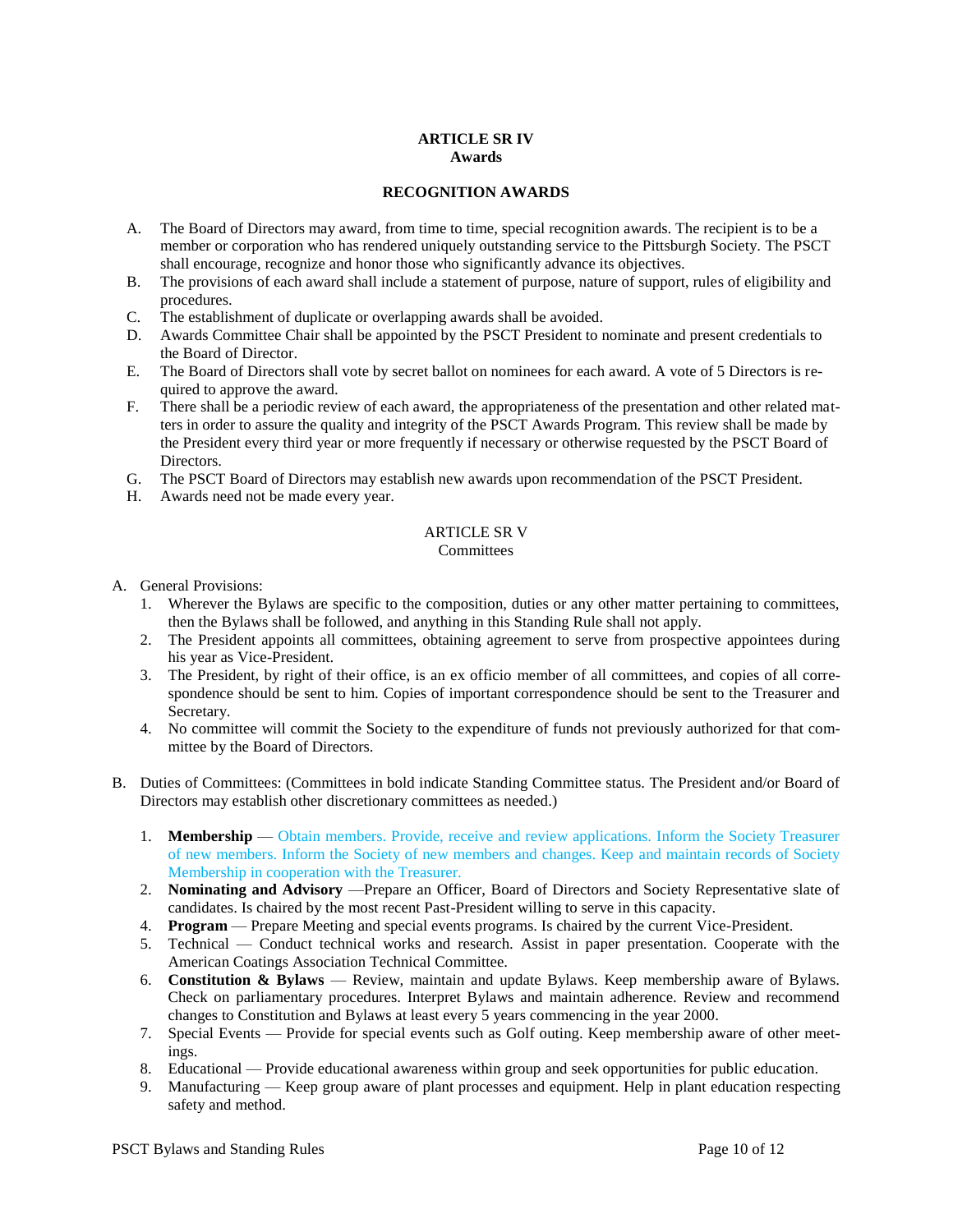- 10. Specifications Keep aware of product or method specification and of regulations governing our industry.
- 11. Environment Keep aware of environmental legislation as it relates to our industry.
- 12. Publicity Obtain photographs and maintain file of membership pictures. Prepare news releases and keep technical journals aware of our activity. Prepare all announcements to membership of meetings and programs. Prepare and mail monthly newsletter.
- 13. Symposium Work with program chairman in this area. Take care of mechanics and co-host symposium.
- 14. **Scholarship** Recommend application criteria and candidates to the Board of Directors for Hiram P. Ball Memorial and other Scholarships offered by the Society.
- 15. Awards The duties of the Awards Committee are outlined in SR IV.
- 16. **Audit**  Audit the financial records of the Society at least once a year. The committee shall be comprised of the Vice-President (chair), a Past-President and member from general membership not serving on the Board of Directors.

Revised – September 2004

- Approved October 2004
- Proposed February 2006
- Approved March 2006
- Proposed January 2009
- Approved February 2009
- Proposed February 2010
- Approved March 2010
- Proposed April 2015
- Approved April 2015
- Proposed April 2020 Add Budget to President's duties. Minor grammatical and formatting corrections.
- Approved March 2021